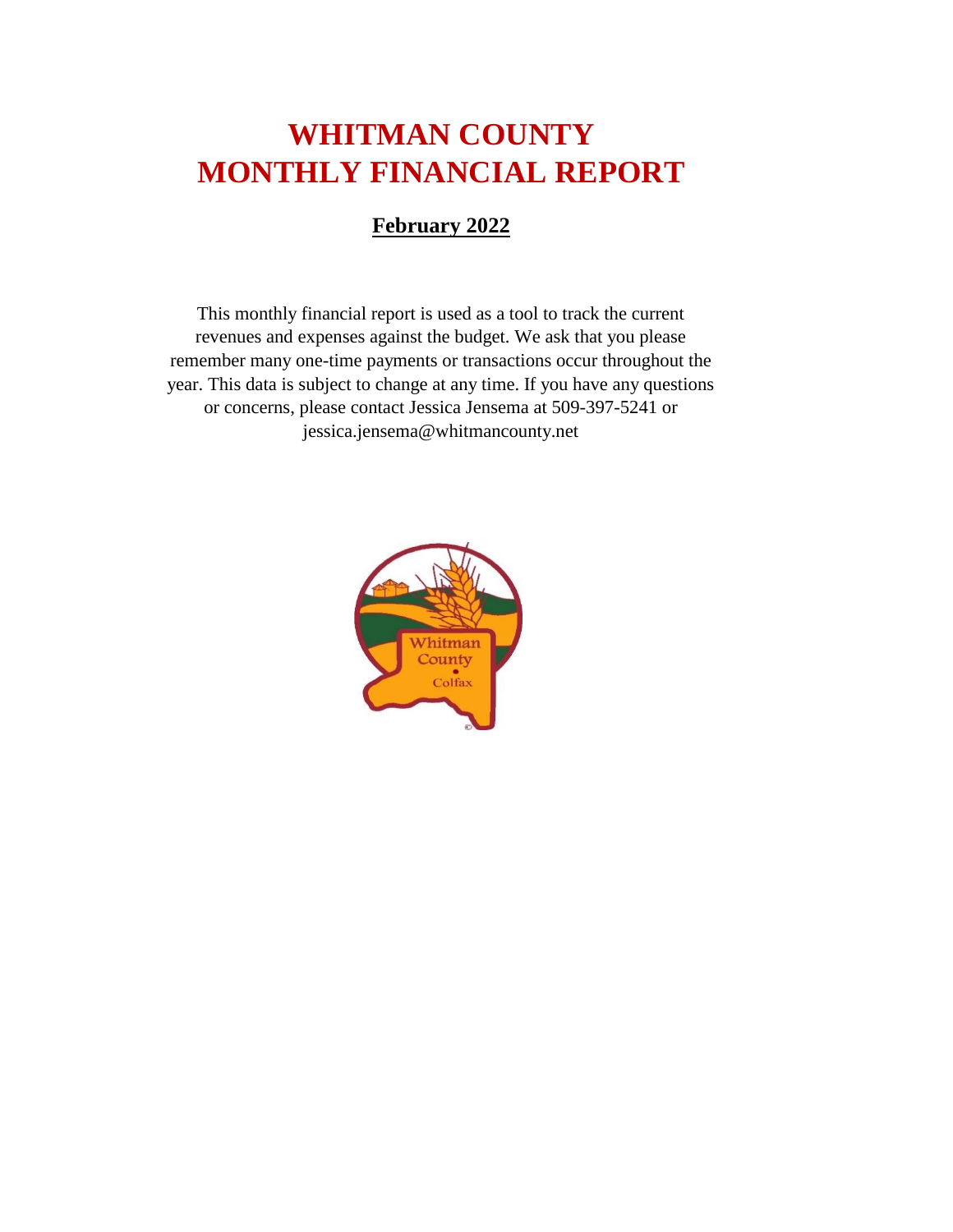|                                |                                                  |                |                  |                  | <b>CURRENT EXPENSE/GENERAL FUND</b> |                     |                  |                 |  |
|--------------------------------|--------------------------------------------------|----------------|------------------|------------------|-------------------------------------|---------------------|------------------|-----------------|--|
|                                | <b>REVENUES &amp; EXPENDITURES BY DEPARTMENT</b> |                |                  |                  |                                     |                     |                  |                 |  |
|                                | AS OF 2/28/2022 (16.7%)                          |                |                  |                  |                                     |                     |                  |                 |  |
|                                | Revenue                                          |                |                  | $\overline{\%}$  |                                     | <b>Expenditures</b> |                  | $\overline{\%}$ |  |
| <b>Department</b>              | 2022 Budget                                      | 2022 Actual    | <b>Remaining</b> | <b>Collected</b> | 2022 Budget                         | 2022 Actual         | <b>Remaining</b> | <b>Expended</b> |  |
| <b>Beginning Fund Balance</b>  | 13,319,029                                       |                | 13,319,029       |                  |                                     |                     |                  | 0.00%           |  |
| <b>Prior Period Adjustment</b> |                                                  | $\blacksquare$ |                  | 0.00%            |                                     |                     |                  |                 |  |
| <b>BoCC</b>                    |                                                  |                |                  | 0.00%            | 440,015                             | 83,739              | 356,276          | 19.03%          |  |
| <b>General Government</b>      | 2,181,850                                        | 279,473        | 1,902,377        | 12.81%           | 6,772,804                           | 4,918,761           | 1,854,043        | 72.63%          |  |
| <b>Administrative Services</b> | 903,700                                          | 25,313         | 878,387          | 2.80%            | 514,725                             | 34,617              | 480,108          | 6.73%           |  |
| <b>Human Resources</b>         | 1,000                                            |                | 1,000            | 0.00%            | 317,779                             | 41,439              | 276,340          | 13.04%          |  |
| <b>Superior Court</b>          | 17,485                                           | 15,845         | 1,640            | 90.62%           | 254,587                             | 43,684              | 210,903          | 17.16%          |  |
| <b>District Court</b>          | 814,150                                          | 66,007         | 748,143          | 8.11%            | 1,084,690                           | 145,405             | 939,285          | 13.41%          |  |
| <b>Clerk</b>                   | 357,390                                          | 50,611         | 306,779          | 14.16%           | 532,579                             | 145,522             | 387,057          | 27.32%          |  |
| Treasurer                      | 10,211,056                                       | 797,973        | 9,413,083        | 7.81%            | 471,315                             | 71,307              | 400,008          | 15.13%          |  |
| Auditor                        | 725,150                                          | 262,944        | 462,206          | 36.26%           | 1,290,623                           | 169,328             | 1,121,295        | 13.12%          |  |
| Assessor                       |                                                  | 93             |                  |                  | 560,986                             | 73,760              | 487,226          | 13.15%          |  |
| <b>Prosecuting Attorney</b>    | 122,711                                          | 17,190         | 105,521          | 14.01%           | 870,606                             | 124,911             | 745,695          | 14.35%          |  |
| Child Support Enforcement      | 116,918                                          | 7,589          | 109,329          | 6.49%            | 116,918                             | 1,990               | 114,928          | 1.70%           |  |
| <b>Facilities Management</b>   |                                                  | 77             |                  | 0.00%            | 810,496                             | 123,020             | 687,476          | 15.18%          |  |
| Sheriff                        | 611,600                                          | 106,561        | 505,039          | 17.42%           | 4,530,387                           | 624,210             | 3,906,177        | 13.78%          |  |
| Juvenile                       | 140,645                                          | 18,436         | 122,209          | 13.11%           | 610,719                             | 97,009              | 513,710          | 15.88%          |  |
| Weed                           | 1,350                                            |                | 1,350            | 0.00%            | 99,331                              | 13,721              | 85,610           | 13.81%          |  |
| Coroner                        | 6,000                                            | 6,120          | (120)            | 102.00%          | 225,280                             | 34,197              | 191,083          | 15.18%          |  |
| Extension                      | 400                                              |                | 400              | 0.00%            | 157,097                             | 14,781              | 142,316          | 9.41%           |  |
| <b>Emergency Management</b>    | 132,256                                          | 52,109         | 80,147           | 39.40%           | 373,534                             | 45,279              | 328,255          | 12.12%          |  |
| Health                         | 598,762                                          | 597,214        | 1,548            | 99.74%           | 777,023                             | 133,867             | 643,156          | 17.23%          |  |
| Fair                           | 197,100                                          | 10,207         | 186,893          | 5.18%            | 457,232                             | 41,274              | 415,958          | 9.03%           |  |
| Parks & Rec                    | 15,000                                           | 245            | 14,755           | 1.63%            | 267,364                             | 34,500              | 232,864          | 12.90%          |  |
| IT                             | 130,500                                          |                |                  | 0.00%            | 998,052                             | 194,296             | 803,756          | 19.47%          |  |
| <b>Ending Fund Balance</b>     |                                                  |                |                  | 0.00%            | 8,069,910                           |                     | 8,069,910        | 0.00%           |  |
| <b>TOTALS</b>                  | 30,604,052                                       | 2,314,007      | 28,159,715       | 7.56%            | 30,604,052                          | 7,210,617           | 23,393,435       | 23.56%          |  |
| <b>TOTALS W/O Budget</b>       | 17,285,023                                       |                | 28,159,715       | 13%              | 22,534,142                          | 7,210,617           | 15,323,525       | 32.00%          |  |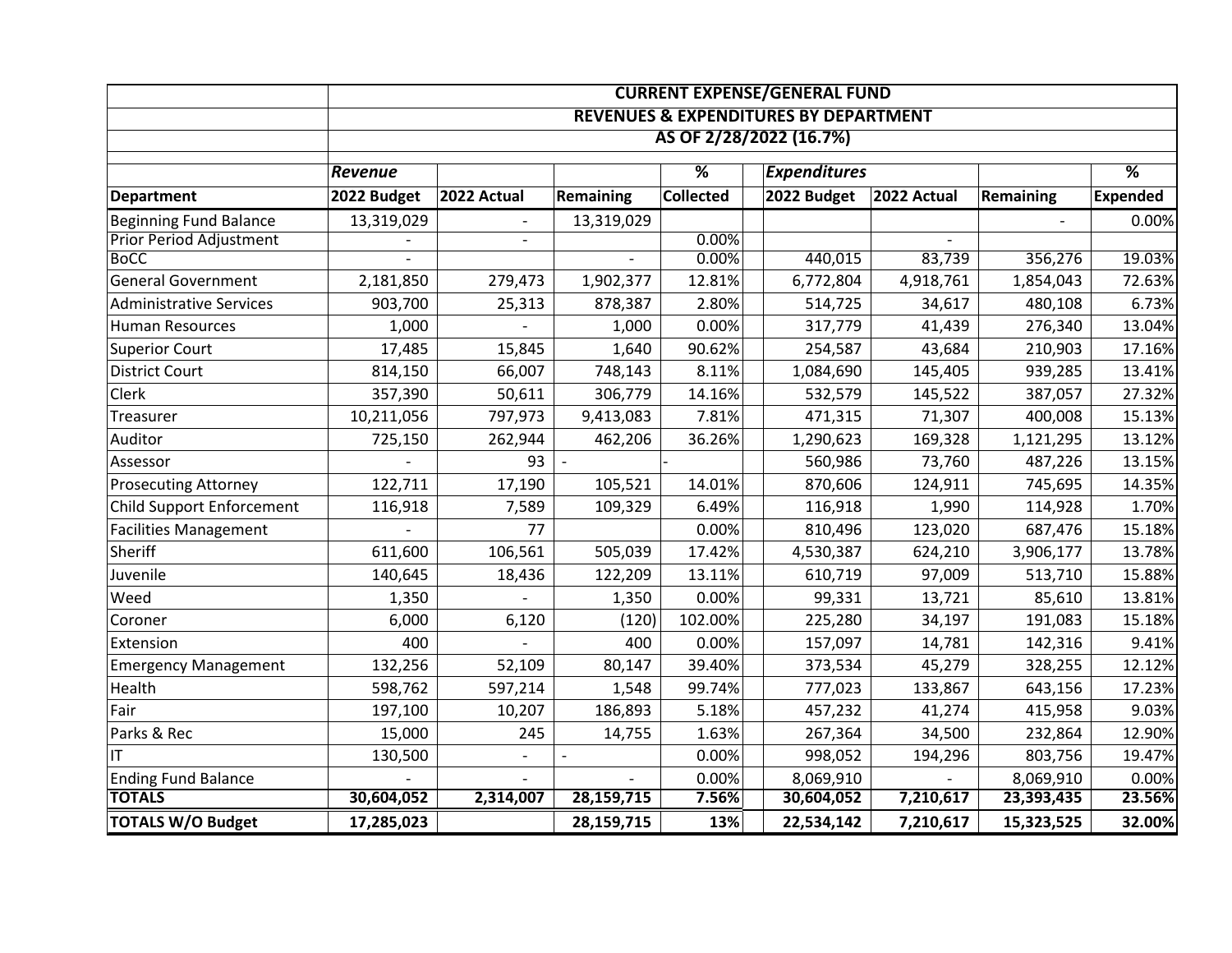## **CURRENT EXPENSE & COUNTY-WIDE CASH AND DEBT AS OF 2/28/2022**

## **CASH/INVESTMENTS**

| <b>Current Expense/General Fund</b>                 | February 2022 | <b>February 2021</b> | <b>February 2020</b> | <b>February 2019</b> | February 2018 |
|-----------------------------------------------------|---------------|----------------------|----------------------|----------------------|---------------|
| Cash                                                | 6.067.554     | 7.596.107            | 8.520.083            | 7.287.594            | 5.204.921     |
| Reserve (Investment)                                | 2.819.029     | 2.819.029            | 1.619.029            | 1.419.029            | 1,219,029     |
| <b>Total Current Expense Cash &amp; Investments</b> | 8,886,583     | 10.415.136           | 10.139.112           | 8.706.623            | 6.423.950     |

| <b>County-Wide</b>                              | <b>February 2022</b> | <b>February 2021</b> | <b>February 2020</b> | February 2019 | <b>February 2018</b> |
|-------------------------------------------------|----------------------|----------------------|----------------------|---------------|----------------------|
| Cash                                            | 25,825,377           | 25,403,333           | 25,263,451           | 27,995,121    | 25,251,422           |
| Investments                                     | 7.661.623            | 7.486.027            | 7.186.510            | 4.613.836     | 4,402,994            |
| <b>Total County-Wide Cash &amp; Investments</b> | 33,487,000           | 32.889.360           | 32,449,961           | 32.608.957    | 29.654.416           |

#### **DEBT - County-wide**

| <b>Interfund loans</b>                                            |                        |                 |                 |
|-------------------------------------------------------------------|------------------------|-----------------|-----------------|
| <b>Borrowing Fund</b>                                             | <b>Lending Fund</b>    |                 |                 |
| <b>Emergency Communication, Principal Only</b>                    | <b>Current Expense</b> | \$<br>1,000,000 | 5/31/2025       |
| <b>General Obligations</b>                                        |                        |                 |                 |
| Public Service Building GO Bond, Principal Only<br>Holman Capital |                        | \$<br>1,354,699 | 3/31/2031       |
| <b>Revenue Obligations</b>                                        |                        |                 |                 |
| Solid Waste Revenue Bond, Principal Only                          |                        | \$<br>569,914   | 12/20/2023      |
| Compensated Balances-County-Wide                                  |                        | \$<br>909,294   | as of 2/28/2022 |
| Landfill Closure and Post Closure                                 |                        | \$<br>1,700,000 |                 |
| <b>Emergency Comm Capital Lease</b>                               |                        | \$<br>761,247   | 7/20/2025       |
| <b>Total County-Wide Debt</b>                                     |                        | \$<br>6,295,154 |                 |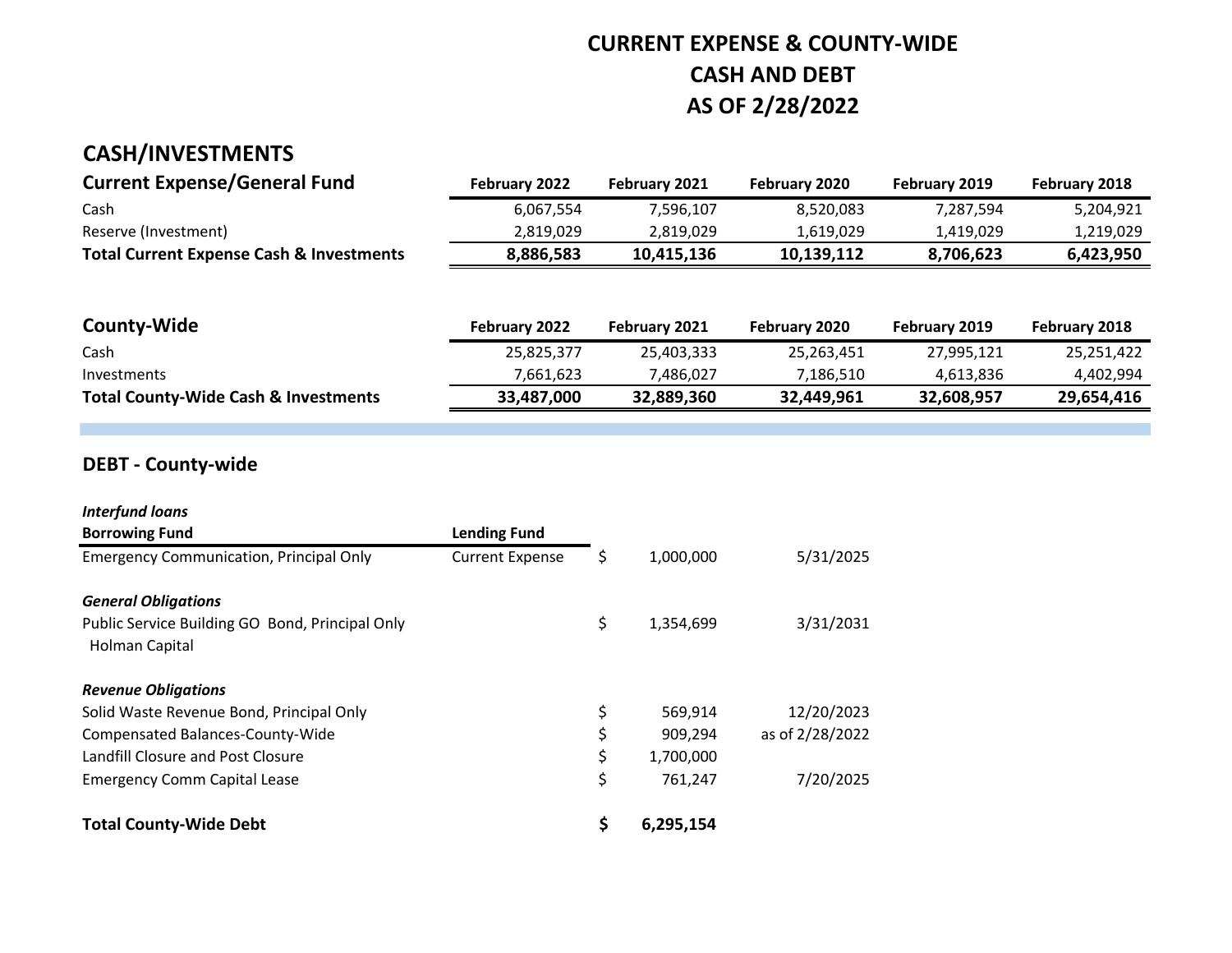#### **CURRENT EXPENSE/GENERAL FUND REVENUES BY CATEGORY AS OF 2/28/2022 (16.7%)**

| <b>Revenue</b>                             | <b>Budget</b> | <b>Actual</b> | % received |
|--------------------------------------------|---------------|---------------|------------|
| <b>Beginning Fund Balance</b>              | 13,319,029    |               | 0.00%      |
| Prior Period Adjustment                    |               |               | 0.00%      |
| <b>Property Tax</b>                        | 6,193,756     | 49,338        | 0.80%      |
| <b>Other Taxes</b>                         | 3,155,000     | 676,756       | 21.45%     |
| Licenses & Permits                         | 151,500       | 57,974        | 38.27%     |
| Payment in Lieu of Taxes/Federal Lease     | 64,100        | 17            | 0.03%      |
| <b>Federal Grants</b>                      | 884,447       | 207,839       | 23.50%     |
| <b>State Grants</b>                        | 1,226,924     | 190,097       | 15.49%     |
| <b>State-Shared Revenues, Entitlements</b> | 657,700       | 535,978       | 81.49%     |
| <b>Charges for Services</b>                | 2,122,025     | 381,369       | 17.97%     |
| Fines/Penalties                            | 919,450       | 101,246       | 11.01%     |
| <b>Interest Earnings</b>                   | 317,400       | 14,074        | 4.43%      |
| Rents/Leases                               | 230,735       | 31,191        | 13.52%     |
| <b>Miscellaneous Revenues</b>              | 170,000       | 30,661        | 18.04%     |
| Interfund Loan Repayment                   | 249,475       |               | 0.00%      |
| Transfers In                               | 942,511       | 37,467        | 3.98%      |
| Insurance Recoveries                       |               |               |            |
| Total CE/Conoral Fund Povonuo              | 20.601.052    | 2211 NOT      | 7E6%       |

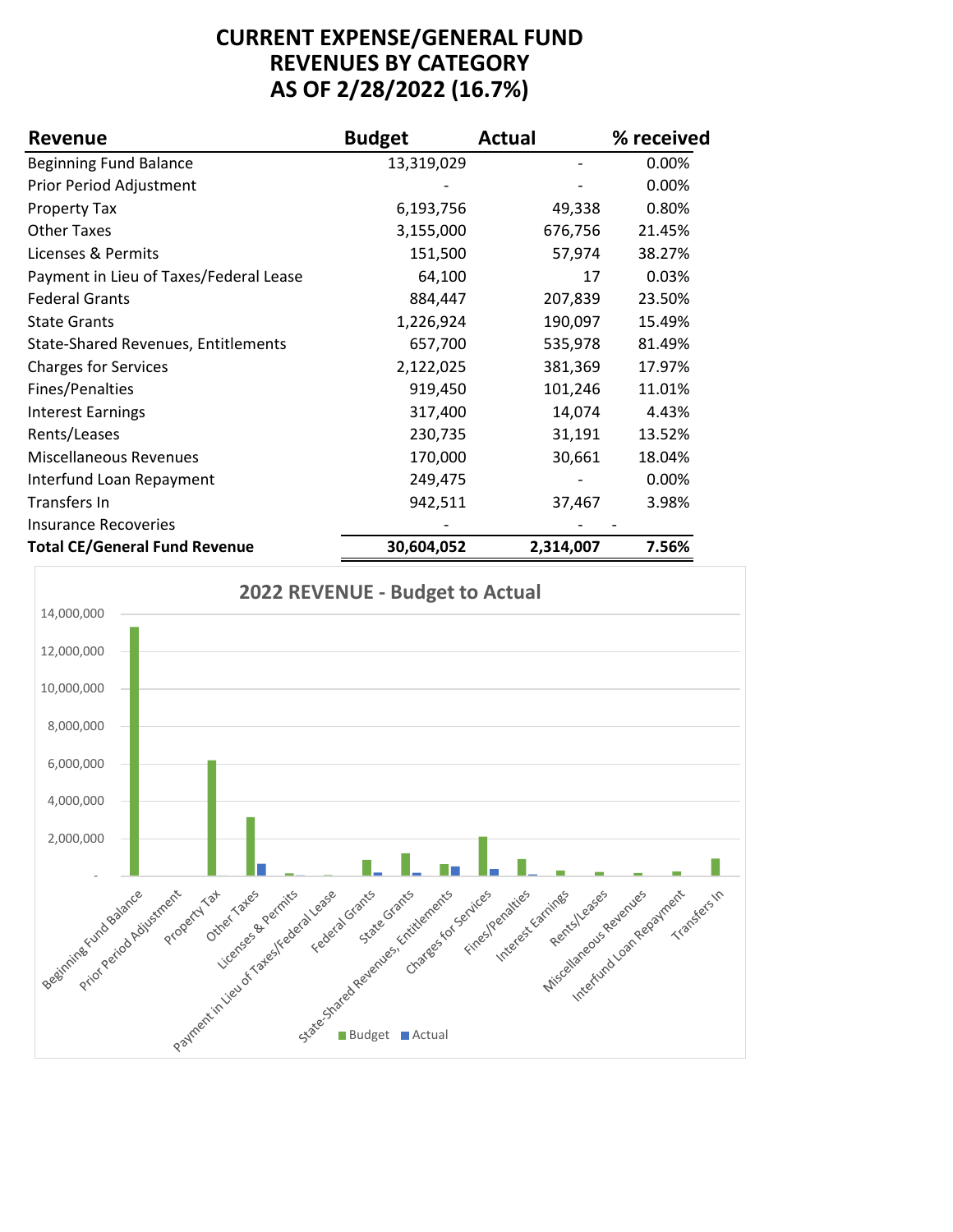#### **CURRENT EXPENSE/GENERAL FUND REVENUES BY CATEGORY/% of TOTAL AS OF 2/28/2022**

|                                            |             |             | 2022 % of 2022 | 2022 vs 2021      |
|--------------------------------------------|-------------|-------------|----------------|-------------------|
|                                            | 2022 Actual | 2021 Actual | Total          | <b>Difference</b> |
| <b>Property Tax</b>                        | 49,338      | 37,369      | 2.13%          | 11,969            |
| <b>Other Taxes</b>                         | 676,756     | 579,886     | 29.25%         | 96,870            |
| <b>Prior Period Adjustments</b>            |             | 34          | 0.00%          | (34)              |
| Licenses & Permits                         | 57,974      | 63,885      | 2.51%          | (5, 911)          |
| Payment in Lieu of Taxes/Federal Lease     | 17          | 58          | 0.00%          | (41)              |
| <b>Federal Grants</b>                      | 207,839     | 289,336     | 8.98%          | (81, 497)         |
| <b>State Grants</b>                        | 190,097     | 198,940     | 8.22%          | (8, 843)          |
| <b>State-Shared Revenues, Entitlements</b> | 535,978     | 280,797     | 23.16%         | 255,181           |
| <b>Charges for Services</b>                | 381,369     | 235,771     | 16.48%         | 145,598           |
| Fines/Penalties                            | 101,246     | 145,028     | 4.38%          | (43, 782)         |
| <b>Interest Earnings</b>                   | 14,074      | 99,672      | 0.61%          | (85, 598)         |
| Rents/Leases                               | 31,191      | 2,065       | 1.35%          | 29,126            |
| Miscellaneous Revenues                     | 30,661      | 1,354       | 1.33%          | 29,307            |
| Interfund Loan Repayment                   |             |             | 0.00%          |                   |
| Transfers In                               | 37,467      |             | 1.62%          | 37,467            |
| Insurance Recoveries                       |             |             | 0.00%          |                   |
| <b>Total CE/General Fund Revenue</b>       | 2,314,007   | 1,934,195   | 100.00%        | 379,812           |



- **Property Tax**
- Other Taxes
- Prior Period Adjustments
- **Licenses & Permits**
- **Payment in Lieu of Taxes/Federal Lease**
- **Federal Grants**
- State Grants
- State-Shared Revenues, Entitlements
- Charges for Services
- **Fines/Penalties**
- Interest Earnings
- Rents/Leases
- **Miscellaneous Revenues**
- Interfund Loan Repayment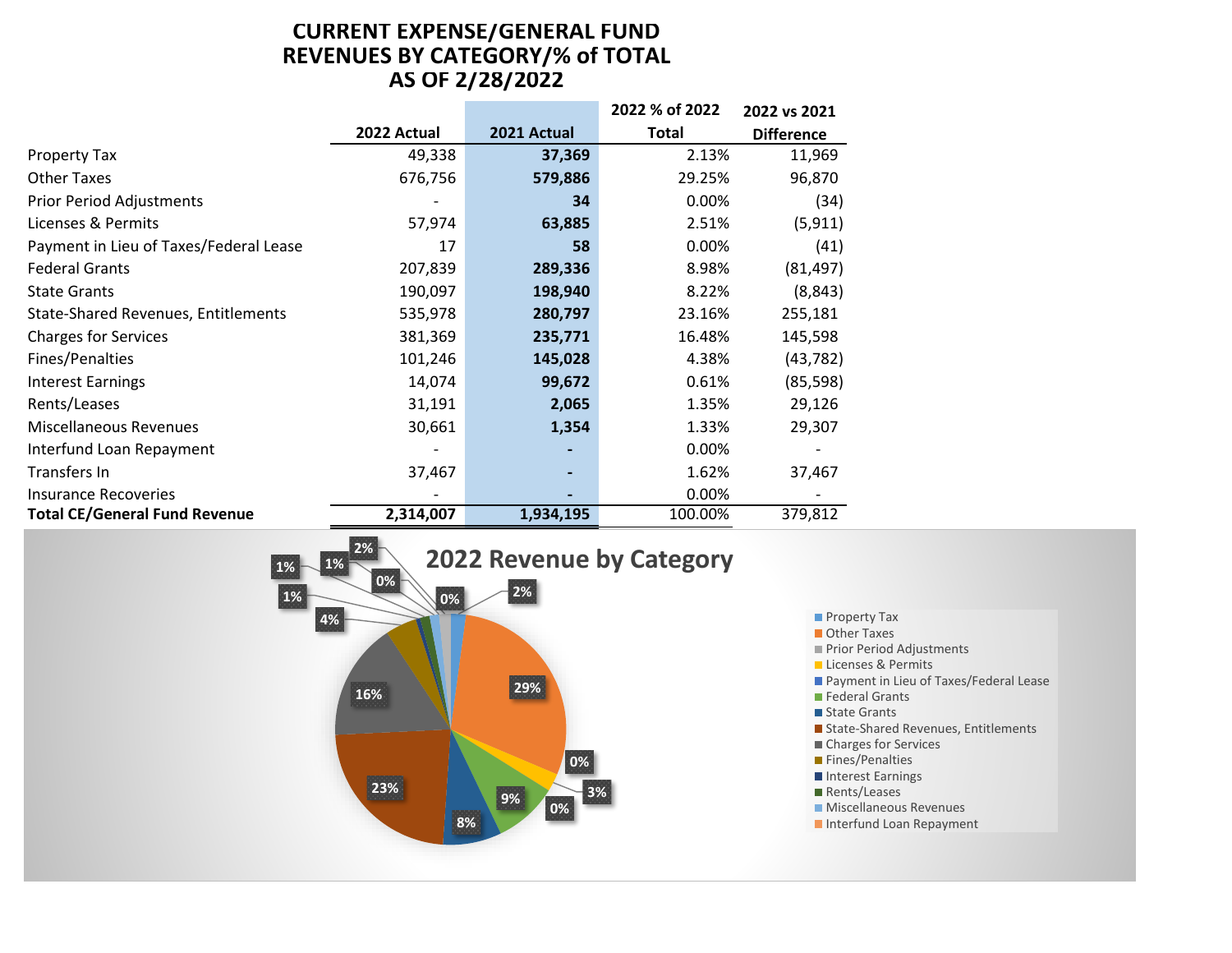#### **CURRENT EXPENSE/GENERAL FUND EXPENSES BY CATEGORY AS OF 2/28/2022 (16.7%)**

| <b>Expenses</b>                       | <b>Budget</b> | <b>Actual</b> | % spent |
|---------------------------------------|---------------|---------------|---------|
| Salaries/Wages                        | 8,355,540     | 1,268,293     | 15.18%  |
| <b>Benefits</b>                       | 3,390,550     | 483,594       | 14.26%  |
| Supplies/Materials                    | 991,801       | 86,240        | 8.70%   |
| Services/Charges                      | 5,637,503     | 1,681,970     | 29.84%  |
| Miscellaneous                         | 256,150       | 89,945        | 35.11%  |
| Intergovernmental                     |               |               | 0.00%   |
| <b>Capital Purchases</b>              | 10,000        | 2,603         | 26.03%  |
| <b>Transfers Out</b>                  |               |               | 0.00%   |
| <b>Intrafund Transfers</b>            | 3,888,973     | 3,597,972     | 0.00%   |
| Interfund Loan                        |               |               | 0.00%   |
| <b>Prior Period Adjustments</b>       |               |               | 0.00%   |
| <b>Intrafund Expenditures</b>         | 3,625         |               | 0.00%   |
| <b>Ending Fund Balance</b>            | 8,069,910     |               | 0.00%   |
| <b>Total CE/General Fund Expenses</b> | 30,604,052    | 7,210,617     | 23.56%  |

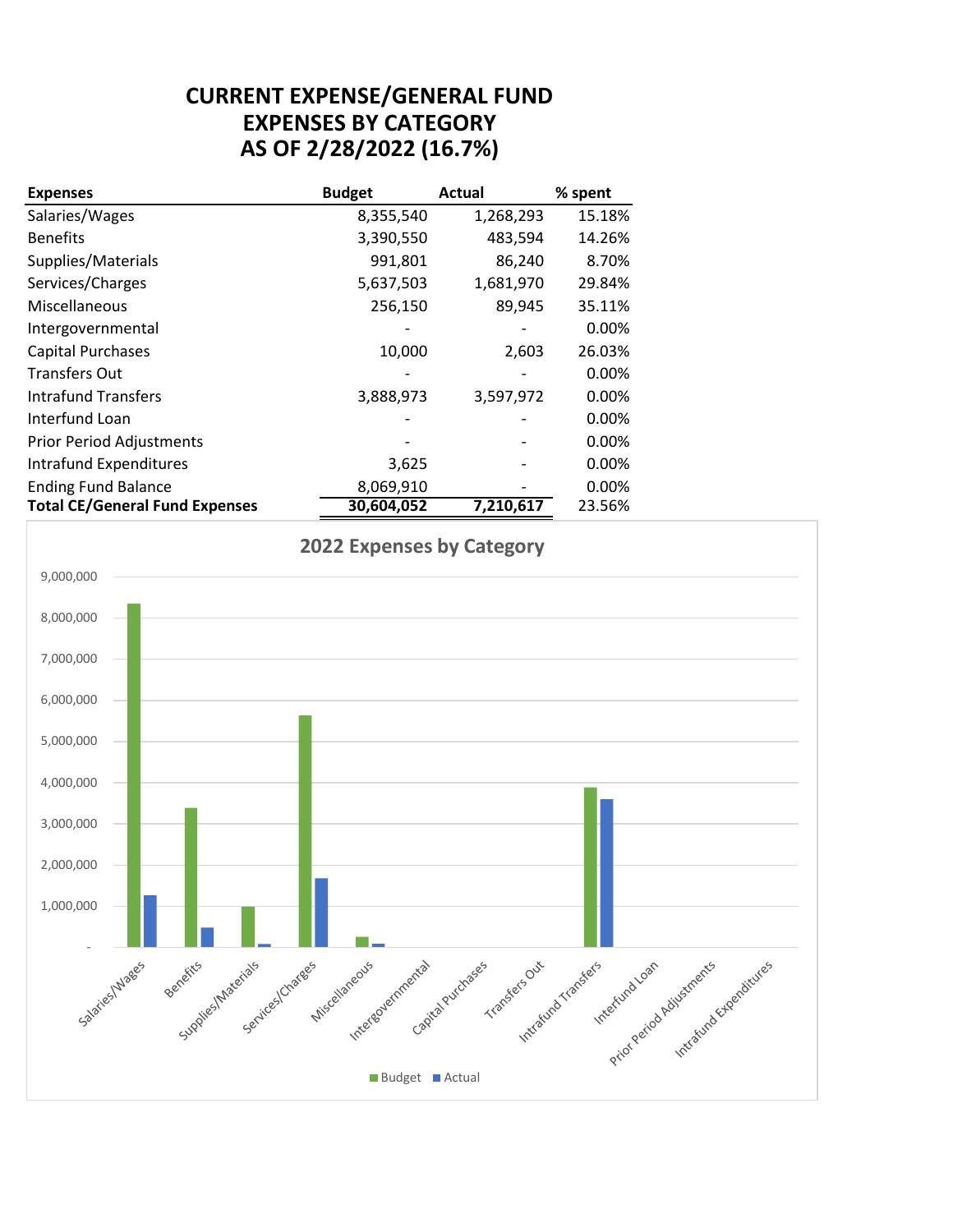#### **CURRENT EXPENSE/GENERAL FUND EXPENSES BY OBJECT CODE AS OF 2/28/2022 (16.7%)**

|                                       |                          |             | 2022 % of 2022 | 2022 vs 2021      | 2022 vs 2021 %    |
|---------------------------------------|--------------------------|-------------|----------------|-------------------|-------------------|
| <b>Expenses</b>                       | 2022 Actual              | 2021 Actual | <b>Total</b>   | <b>Difference</b> | <b>Difference</b> |
| Salaries/Wages                        | 1,268,293                | 1,195,398   | 17.59%         | 72,895            | 106%              |
| <b>Benefits</b>                       | 483,594                  | 465,597     | 6.71%          | 17,997            | 104%              |
| Supplies/Materials                    | 86,240                   | 89,612      | 1.20%          | (3, 372)          | 96%               |
| Services/Charges                      | 1,681,970                | 1,471,955   | 23.33%         | 210,015           | 114%              |
| Miscellaneous                         | 89,945                   | 150         | 1.25%          | 89,795            | 59963%            |
| Intergovernmental                     | ٠                        | ۰           | 0.00%          |                   | 0%                |
| <b>Capital Purchases</b>              | 2,603                    | -           | 0.04%          | 2,603             | 0%                |
| <b>Transfers Out</b>                  | $\overline{\phantom{0}}$ | 270,000     | 0.00%          | (270,000)         | 0%                |
| Prior Period /Adjustment              | $\overline{\phantom{a}}$ | (136)       | 0.00%          | 136               | 0%                |
| <b>Intrafund Transfers</b>            | 3,597,972                |             | 49.90%         | 3,597,972 -       |                   |
| Interfund Loan                        | $\overline{\phantom{0}}$ | ٠           | 0.00%          |                   | 0%                |
| Intrafund Expenditures                | ٠                        | -           | 0.00%          |                   | 0%                |
| <b>Total CE/General Fund Expenses</b> | 7,210,617                | 3,492,576   | 100%           | 3,718,041         | 206%              |

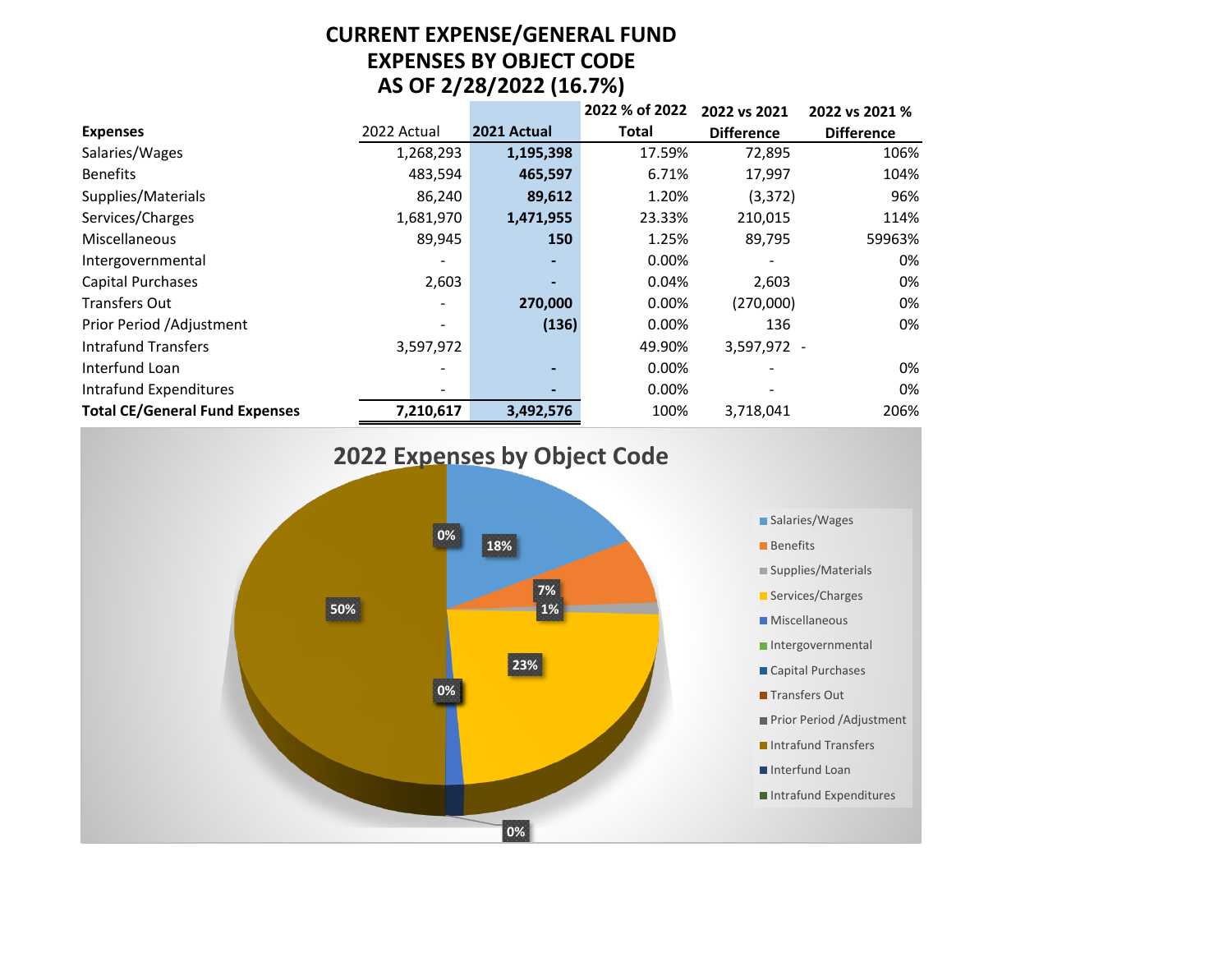### **AS OF 2/28/2022 (16.7%) CURRENT EXPENSE/GENERAL FUND EXPENSES BY OBJECT CODE DETAIL**

|                                           |               |               | % of          | % of                |
|-------------------------------------------|---------------|---------------|---------------|---------------------|
|                                           | <b>Budget</b> | <b>Actual</b> | <b>Budget</b> | <b>Total Actual</b> |
| Salaries/Wages                            | 8,094,155     | 1,229,156     | 15%           | 17.05%              |
| Salaries / Wages - Overtime               | 261,385       | 39,136        | 15%           | 0.54%               |
| <b>Benefits</b>                           | 3,390,550     | 483,594       | 14%           | 6.71%               |
| <b>Operating Supplies/Materials</b>       | 494,603       | 58,666        | 12%           | 0.81%               |
| Fuel                                      | 162,125       | 15,379        | 9%            | 0.21%               |
| Items Purchased for Inventory or Resale   | 21,330        | 1,049         | 5%            | 0.01%               |
| <b>Small Tools &amp; Equipment</b>        | 313,743       | 11,146        | 4%            | 0.15%               |
| Services/Professional Services            | 3,471,072     | 695,739       | 20%           | 9.65%               |
| Communications                            | 286,551       | 34,890        | 12%           | 0.48%               |
| Travel                                    | 103,050       | 2,858         | 3%            | 0.04%               |
| Advertising                               | 46,335        | 3,384         | 7%            | 0.05%               |
| Rentals & Leases                          | 322,419       | 29,501        | 9%            | 0.41%               |
| Insurance/Bonds                           | 900,225       | 848,243       | 94%           | 11.76%              |
| <b>Public Utilities</b>                   | 253,000       | 47,071        | 19%           | 0.65%               |
| Repairs & Maintenance                     | 254,851       | 20,284        | 8%            | 0.28%               |
| Miscellaneous                             | 256,150       | 89,946        | 35%           | 1.25%               |
| Intergovernmental Services/Payments       |               |               | 0%            | 0.00%               |
| <b>Interfund Transfers</b>                |               |               | 0%            | 0.00%               |
| <b>Intrafund Transfers</b>                | 3,888,973     | 3,597,972     |               | 49.90%              |
| Interfund Loan                            |               |               | 0%            | 0.00%               |
| Capital Outlay                            | 10,000        | 2,603         | 26%           | 0.04%               |
| <b>Prior Period Adjustments</b>           |               |               | 0%            | 0.00%               |
| <b>Intrafund Payments</b>                 | 3,625         |               | 0%            | 0.00%               |
| <b>Ending Fund Balance</b>                | 8,069,910     |               | 0%            | 0.00%               |
| <b>Current Expense Expenditure Totals</b> | 30,604,052    | 7,210,617     | 24%           | 100.00%             |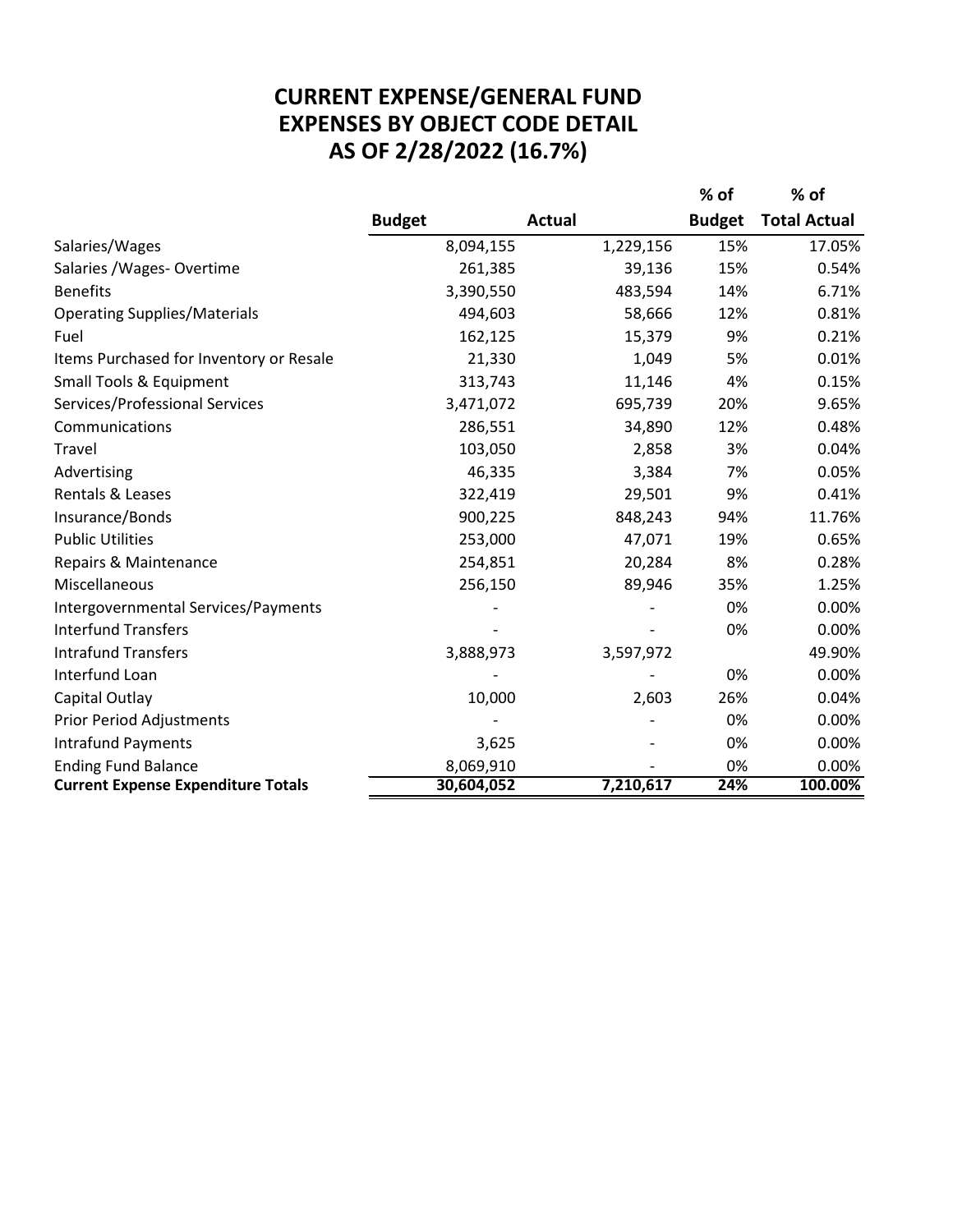# **CURRENT EXPENSE/GENERAL FUND SALARIES AND BENEFITS BY DEPARTMENT AS OF 2/28/2022 (16.7%)**

**% of**

|                                           | <b>Budget</b> | <b>Actual</b> | <b>Budget</b> |
|-------------------------------------------|---------------|---------------|---------------|
| 009 - Commissioners                       | 418,015       | 82,722        | 20%           |
| 010 - General Government                  | 85,462        | 21,384        | 25%           |
| 012 - Admin Services                      | 92,725        | 15,142        | 16%           |
| 013- Human Resources                      | 311,778       | 41,129        | 13%           |
| 020 - Superior Court                      | 177,687       | 28,951        | 16%           |
| 030- District Court                       | 917,940       | 133,856       | 15%           |
| 040- Clerk                                | 359,379       | 54,277        | 15%           |
| 050 - Treasurer                           | 413,315       | 61,158        | 15%           |
| 060 - Auditor                             | 1,008,023     | 139,966       | 14%           |
| 080 - Assessor                            | 529,236       | 73,148        | 14%           |
| 100 - Prosecuting Attorney                | 807,476       | 115,373       | 14%           |
| 105 - Child Support Enforcement           | 105,283       | 1,505         | 1%            |
| 120 - Facilities Management               | 430,267       | 56,646        | 13%           |
| 140 - Sheriff                             | 3,529,387     | 545,824       | 15%           |
| 170 - Juvenile Services                   | 414,944       | 67,335        | 16%           |
| 200 - Weed Control                        | 82,356        | 13,038        | 16%           |
| 220 - Coroner                             | 151,580       | 20,984        | 14%           |
| 240 - County Extension                    | 95,137        | 13,846        | 15%           |
| 260 - Emergency Management                | 228,926       | 32,654        | 14%           |
| 280 - Public Health                       | 680,298       | 108,901       | 16%           |
| 300 - Fair                                | 230,832       | 27,987        | 12%           |
| 310- Parks and Recreation                 | 197,242       | 25,546        | 13%           |
| 320 - Information Technology              | 478,802       | 70,515        | 15%           |
| <b>Current Expense Expenditure Totals</b> | 11,746,090    | 1,751,887     | 15%           |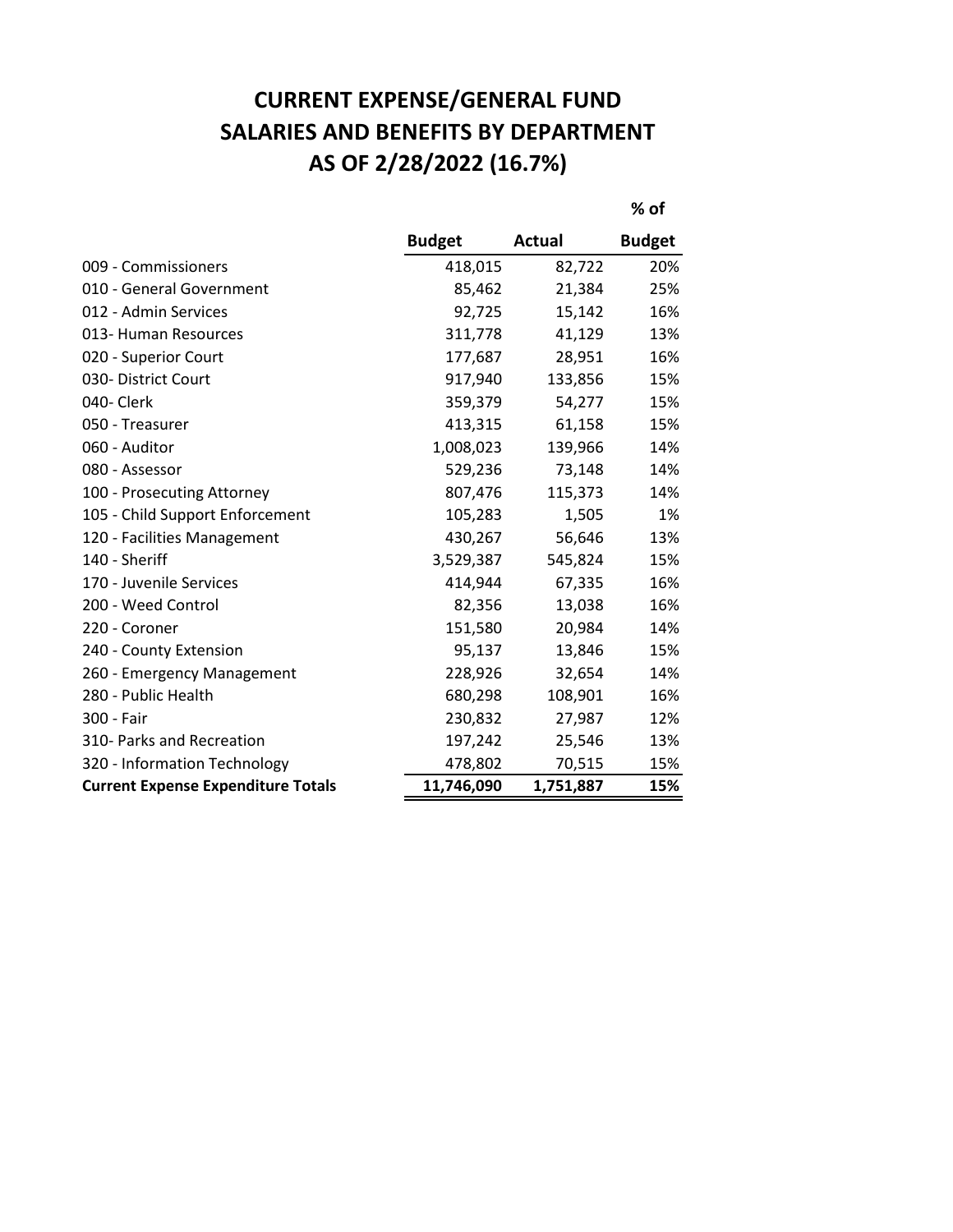## **NON-CURRENT EXPENSE SALARIES AND BENEFITS BY FUND AS OF 1/31/2022 (8.3%)**

|                                    |               |               | % of          |
|------------------------------------|---------------|---------------|---------------|
|                                    | <b>Budget</b> | <b>Actual</b> | <b>Budget</b> |
| 102 - Building and Development     | 134,150       | 20,027        | 15%           |
| 103 - Countywide Planning          | 236,250       | 35,970        | 15%           |
| 104 - Developmental Services       | 101,562       | 15,264        | 15%           |
| 110 - County Road                  | 5,506,200     | 745,610       | 14%           |
| 117 - Boating Safety               | 64,000        |               | 0%            |
| 122 - Sheriff K-9 Unit             | 1,000         |               | 0%            |
| 123 - Paths and Trails             | 40,902        | 5,257         | 13%           |
| 126 - Treasurer M&O                | 12,600        |               | 0%            |
| 127 - Quad-City Task Force         | 68,439        | 10,836        | 16%           |
| 128 - Crime Victims/Witness        | 103,269       | 19,670        | 19%           |
| 134 - Elections Reserve            | 30,000        | 3,497         |               |
| 135 - Prosecutor STOP Grant        | 16,119        | 1,835         | 11%           |
| 138 - Federal Equitable Sharing    | 5,000         |               | 0%            |
| 143 - Trial Court Improvement      | 3,860         |               |               |
| 144 - Emergency Communication      | 249,280       | 36,456        | 15%           |
| 400 - Solid Waste                  | 1,098,150     | 113,576       | 10%           |
| 410 - Solid Waste Reserve          | 15,000        |               | 0%            |
| 501 - Equipment Rental & Revolving | 995,650       | 93,091        | 9%            |
| 511 - Unemployment Insurance       | 25,000        | 181           | 1%            |
| <b>Non-CE Expenditure Totals</b>   | 8,706,431     | 1,101,270     | 13%           |